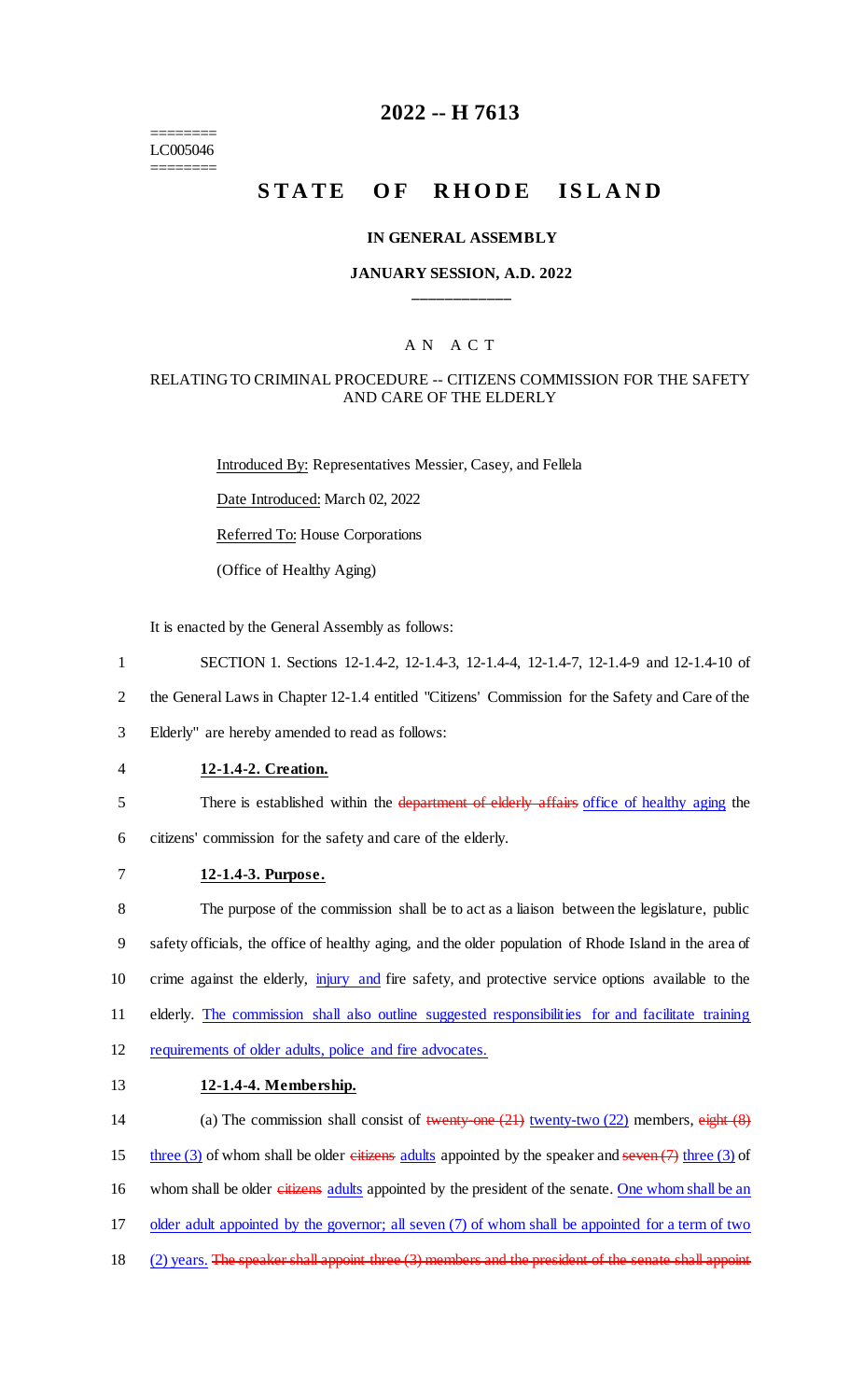two (2) members for terms of three (3) years; the speaker shall appoint three (3) members and the 2 president of the senate shall appoint two (2) members for terms of two (2) years; and the speaker shall appoint two (2) members and the president of the senate shall appoint three (3) members for a term of one year. These terms shall commence with the date of appointment and expire on the January 31 after the appointment corresponding with the number of years of the term to which 6 appointed. Appointments shall be made for terms of three  $(3)$  two  $(2)$  years commencing on 7 February 1, in the year of appointment 2022, and ending on January 31 in the third second year after the appointment. Any vacancy among the members shall be filled by the appointing authority for the remainder of the unexpired term.

10 (b) The remaining  $s\overline{x}(6)$  fifteen (15) members of the commission shall be the president of 11 the Police Chiefs' Association or his or her designee; the attorney general or his or her designee; 12 the director of elderly affairs the office of healthy aging or his or her designee; a representative of 13 the state police appointed by the superintendent of the state police, the president of the fire chief's 14 association, or his or her designee and the state fire marshal or his or her designee; and; up to nine 15 (9) representatives to be decided by the commission to include representatives of agencies and 16 organizations who work directly with older adults. Such members and organizations represented 17 may include, but not be limited to, individuals residing in elder housing and/or elder shelters, 18 medical providers, legal services, community organizations and senior centers. all six (6) All fifteen 19 (15) of whom shall be appointed for a term of three (3) years. 20 (c) The members of the commission shall meet at the call of the speaker of the house and

21 organize and shall select a chairperson from among themselves. Vacancies on the commission shall 22 be filled in the same manner as the original appointment.

### 23 **12-1.4-7. Cooperation of departments.**

24 (a) All departments and agencies of the state shall furnish any advice and information, 25 documentary and otherwise, to the commission and its agents deemed necessary or desirable by the 26 commission to facilitate the purposes of this chapter.

27 (b) Each local police and fire chief shall designate at least one sworn police officer 28 department representative or fire fighter department representative to serve as the department's 29 "senior citizen police older adult's safety advocate" to work as a liaison between the department 30 and the elderly community to help address elderly safety and protection issues.

31 **12-1.4-9. Reports to general assembly Reports to the office of healthy aging.**

32 The commission shall report its findings and recommendations regarding the improvement 33 of elder safety issues to the general assembly office of healthy aging on or before January 25 of 34 each year.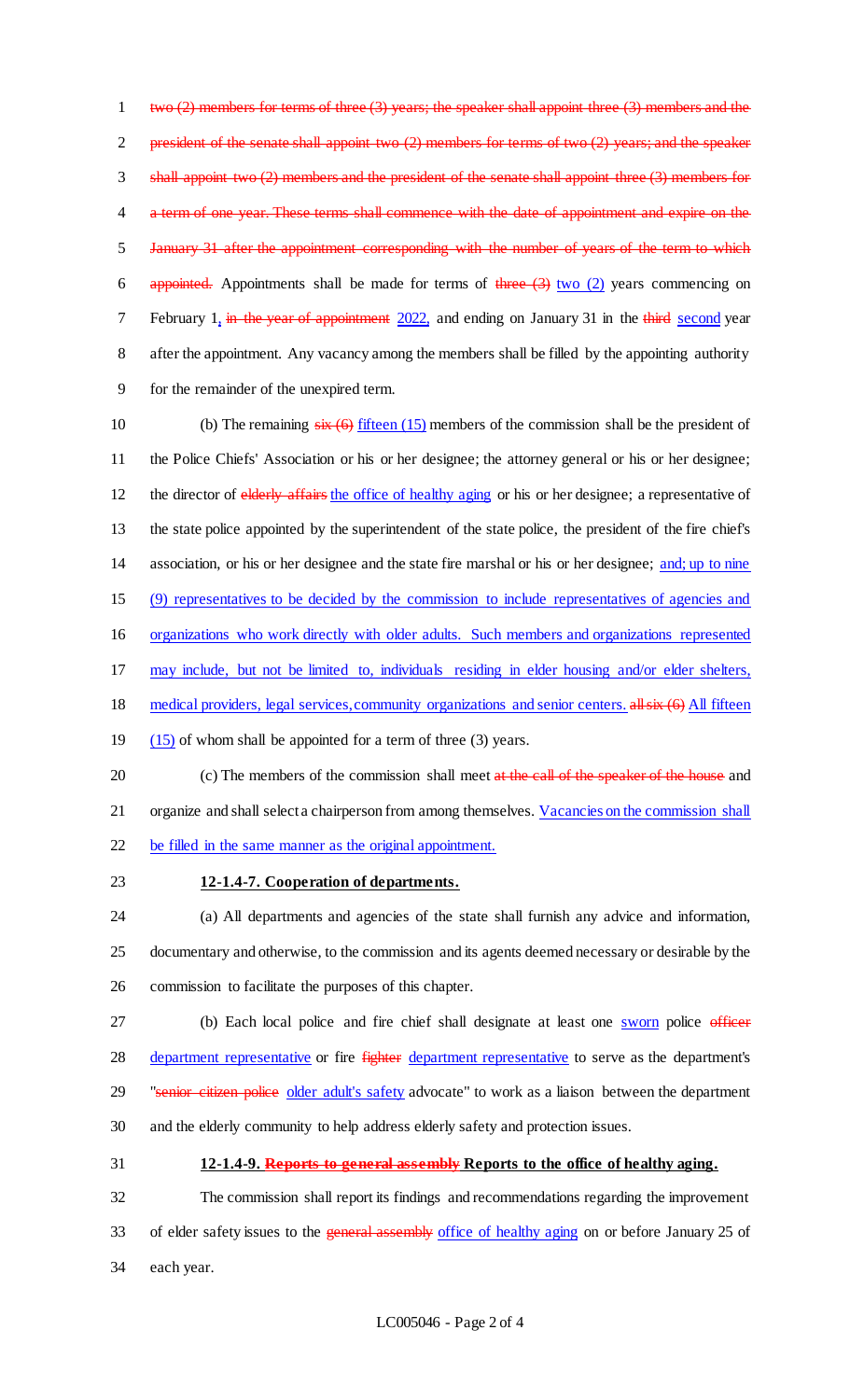## 1 **12-1.4-10. Appropriation.**

2 The sum A minimum of one thousand dollars (\$1,000) shall be annually appropriated, out of any money in the treasury not otherwise appropriated, to carry out the purposes of this chapter; and the state controller is authorized and directed to draw his or her orders upon the general treasurer for the payment of that sum, or as much of that sum as may be deemed necessary, from time to time, upon receipt by him or her of properly authenticated vouchers. SECTION 2. This act shall take effect upon passage.

#### ======== LC005046 ========